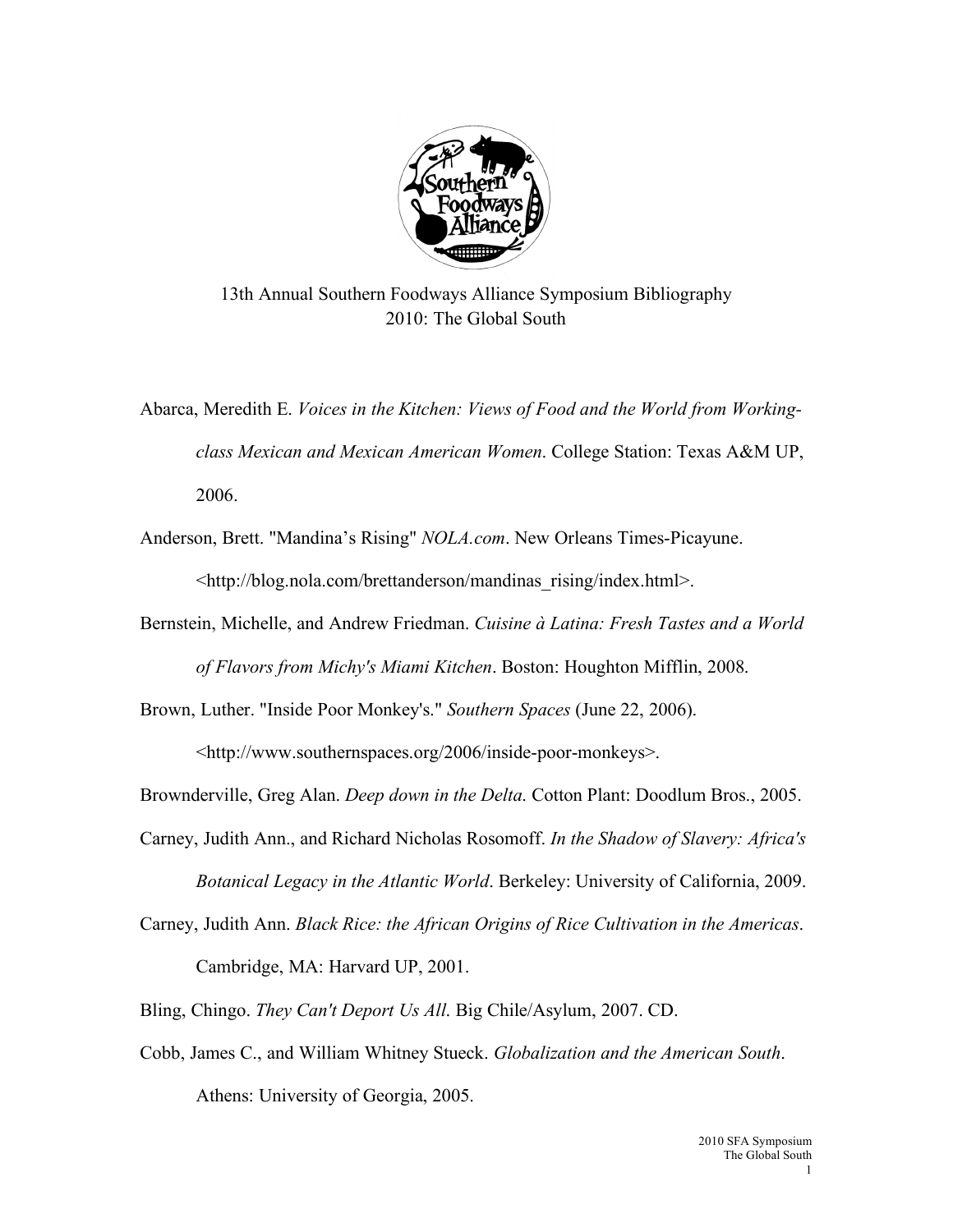- Cohn, Deborah N. *History and Memory in the Two Souths: Recent Southern and Spanish American Fiction*. Nashville: Vanderbilt UP, 1999.
- Fertel, Randy. "Bring Back the Clowns." *My New Orleans: Ballads to the Big Easy by Her Sons, Daughters, and Lovers*. By Rosemary James. New York: Simon & Schuster, 2006. 39-46.
- Gates, Theaster. *To Speculate Darkly*. 2010. Whitney Museum of American Art, New York.
- Guterl, Matthew Pratt. *American Mediterranean: Southern Slaveholders in the Age of Emancipation*. Cambridge: Harvard UP, 2008.
- Hanchett, Thomas W. *Sorting out the New South City: Race, Class, and Urban Development in Charlotte, 1875-1975*. Chapel Hill: University of North Carolina, 1998.
- Harris, Jessica B. *High on the Hog: a Culinary Journey from Africa to America*. New York, NY: Bloomsbury USA, 2011.
- Heiskell, Elizabeth, and Susanne Reed. *Somebody Stole the Cornbread from My Dressing A Hilarious Comparison Between the North and South Through Recipes and Recollections*. Johnson City: Overmountain, 2010.
- Helou, Anissa. *Lebanese Cuisine: More than 250 Authentic Recipes from the Most Elegant Middle Eastern Cuisine*. New York: St. Martin's Griffin, 1998.
- Holloway, Pippa. *Other Souths: Diversity and Difference in the U.S. South, Reconstruction to Present*. Athens: University of Georgia, 2008.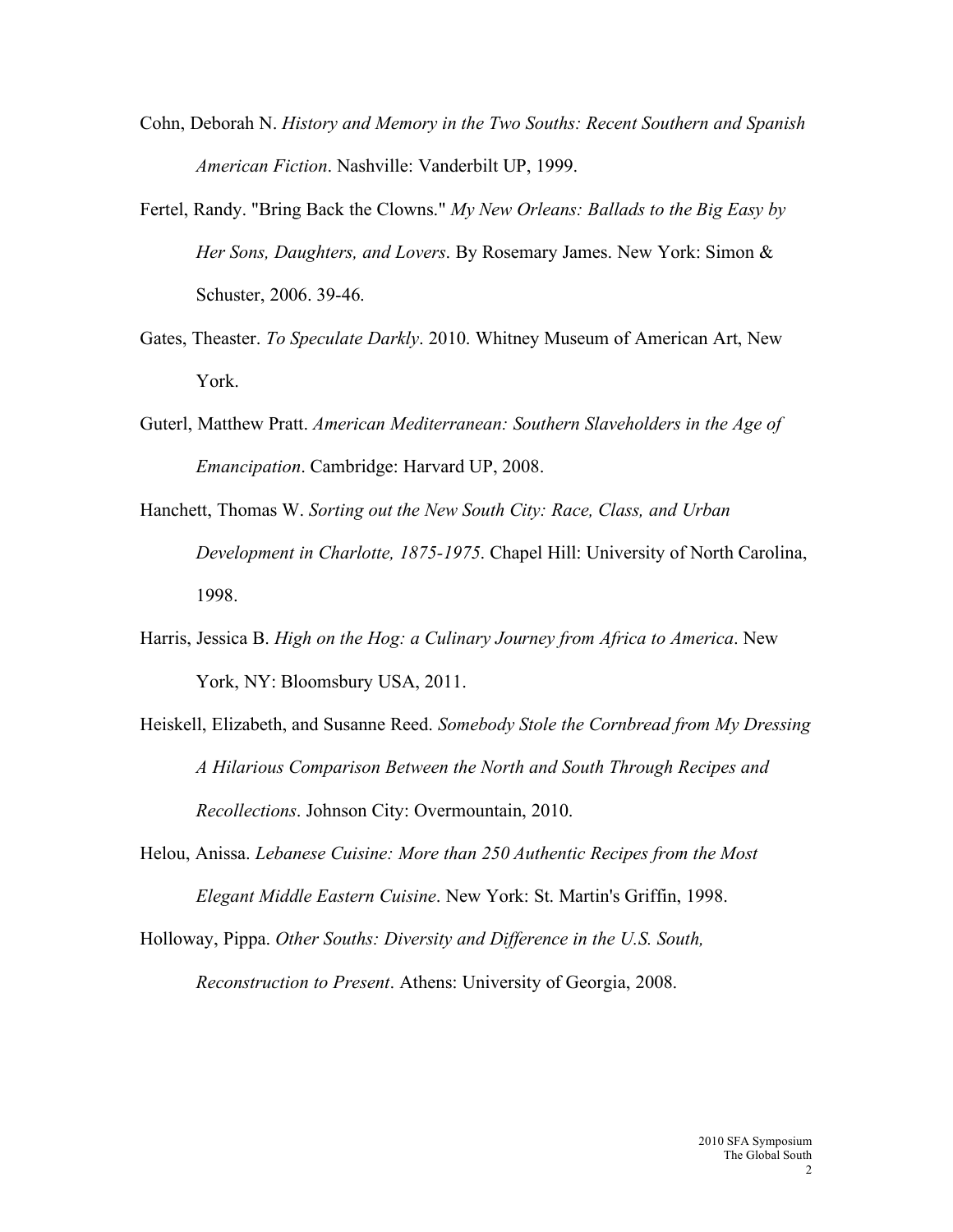Hull, Anne. "Rim of the New World." *Washington Post* [Washington D.C.] 2003. The Authentic Voice.

<http://www.theauthenticvoice.org/Rim\_Of\_The\_New\_World\_Intro.html>.

Jones, Suzanne Whitmore., and Sharon Monteith. *South to a New Place: Region, Literature, Culture*. Baton Rouge: Louisiana State UP, 2002.

La Nueva Banda Corral. *Corazon Herido*. MySpace.

<http://www.myspace.com/lanuevabandacorral>.

- Limón, José Eduardo. *American Encounters: Greater Mexico, the United States, and the Erotics of Culture*. Boston: Beacon, 1998.
- Medley, Kate. "SFA Oral History: Eddie Hernandez." *SFA Oral History: Atlanta's Buford Highway*. Southern Foodways Alliance, 19 Apr. 2010. <http://www.southernfoodways.com/documentary/oh/buford\_hwy/eddie\_hernand ez.shtml>.
- Nguyen, Andrea Quynhgiao. *Into the Vietnamese Kitchen: Treasured Foodways, Modern Flavors*. Berkeley: Ten Speed, 2006.
- Ownby, Ted. *American Dreams in Mississippi: Consumers, Poverty & Culture, 1830- 1998*. Chapel Hill: University of North Carolina, 1999.
- Peacock, James L. *Grounded Globalism: How the U.s. South Embraces the World.* Athens: Univ Of Georgia, 2010. Print.
- Peacock, James L., Harry L. Watson, and Carrie R. Matthews. *The American South in a Global World*. Chapel Hill: University of North Carolina, 2005. Print.
- Roahen, Sara. *Gumbo Tales: Finding My Place at the New Orleans Table*. New York: W.W. Norton &, 2009. Print.